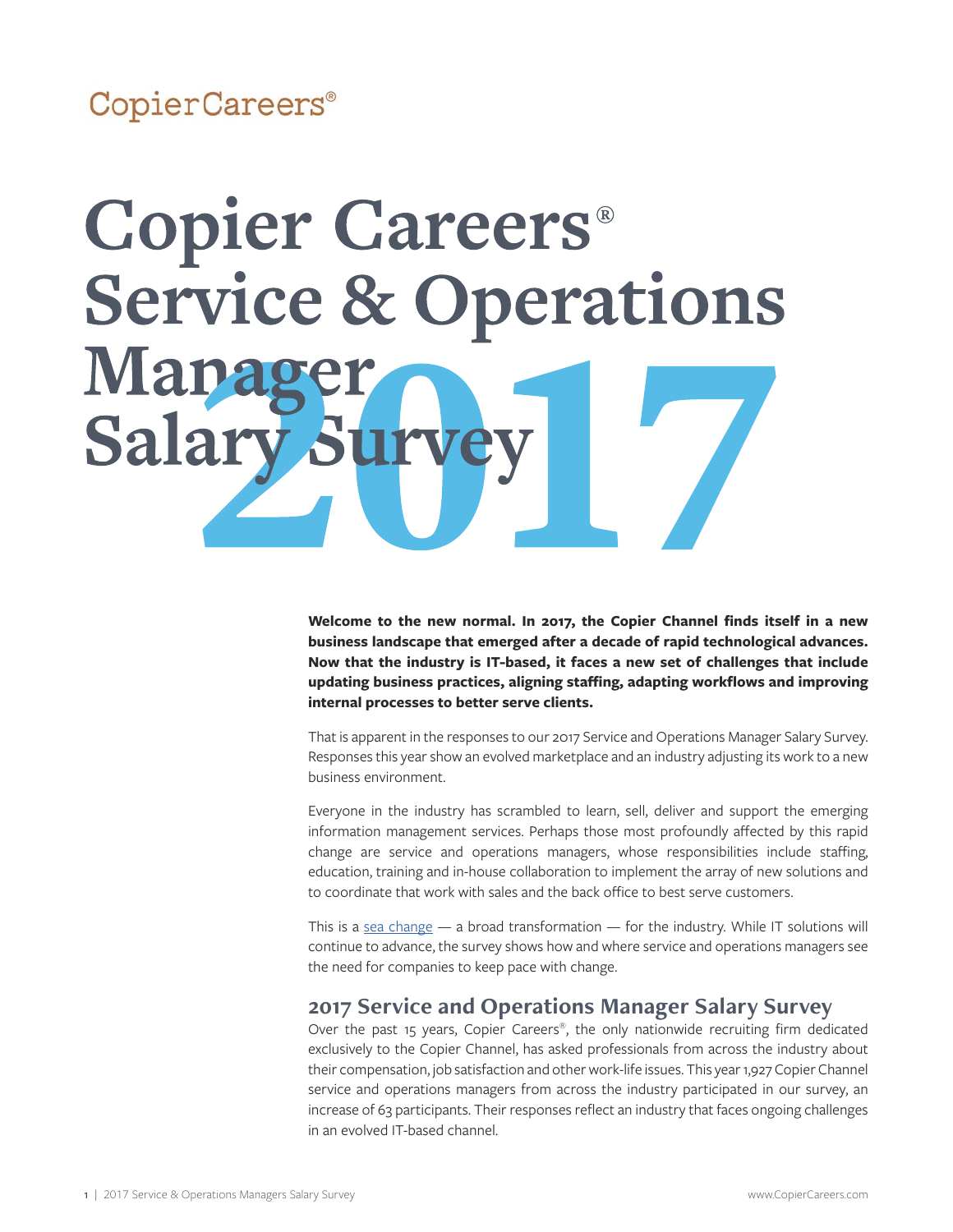# 127

# **SERVICE AND OPERATIONS MANAGERS PARTICIPATED IN OUR 2017 SURVEY**

#### **Copier Service and Operations Managers by the Numbers**

What is striking in the responses of service and operations managers to the 2017 survey is how little their opinions have changed since our 2016 survey. The takeaway? The industry seems focused on fine-tuning its response to its new IT-based landscape. Copier Channel leaders are adapting work processes and cross-departmental relationships to help their organizations thrive.

In 2017, service and operations managers increasingly expressed a willingness to work collaboratively across their organization:

- 66 percent say they want to work with "highly talented peers," an increase of 15 percentage points over 2016.
- 61 percent say they want to feel "a sense of community in my work group," an increase of 27 percentage points in the past year.

"Before managed print services and managed network services, sales and service operated in silos, and words like 'community' were not used by service managers or technicians," said Paul Schwartz, president of Copier Careers. "Now, I think they realize that they are dependent on each other to be successful. These departments are not in silos anymore. They get it."

Of those responding to the survey, 81 percent pointed to the effectiveness of their immediate supervisor as a concern — an increase of 10 percentage points since last year's survey. This also could be a measure of frustration over a lack of resources to hire, train and retain staff to better service and support complex IT solutions.

Seventy-seven percent of respondents also expressed a desire to have "tools and support to do my job well," which is also a measure of a commitment to effectively deliver service and support for new solutions.



#### *Average Service and Operations Manager Salary 2004-2017*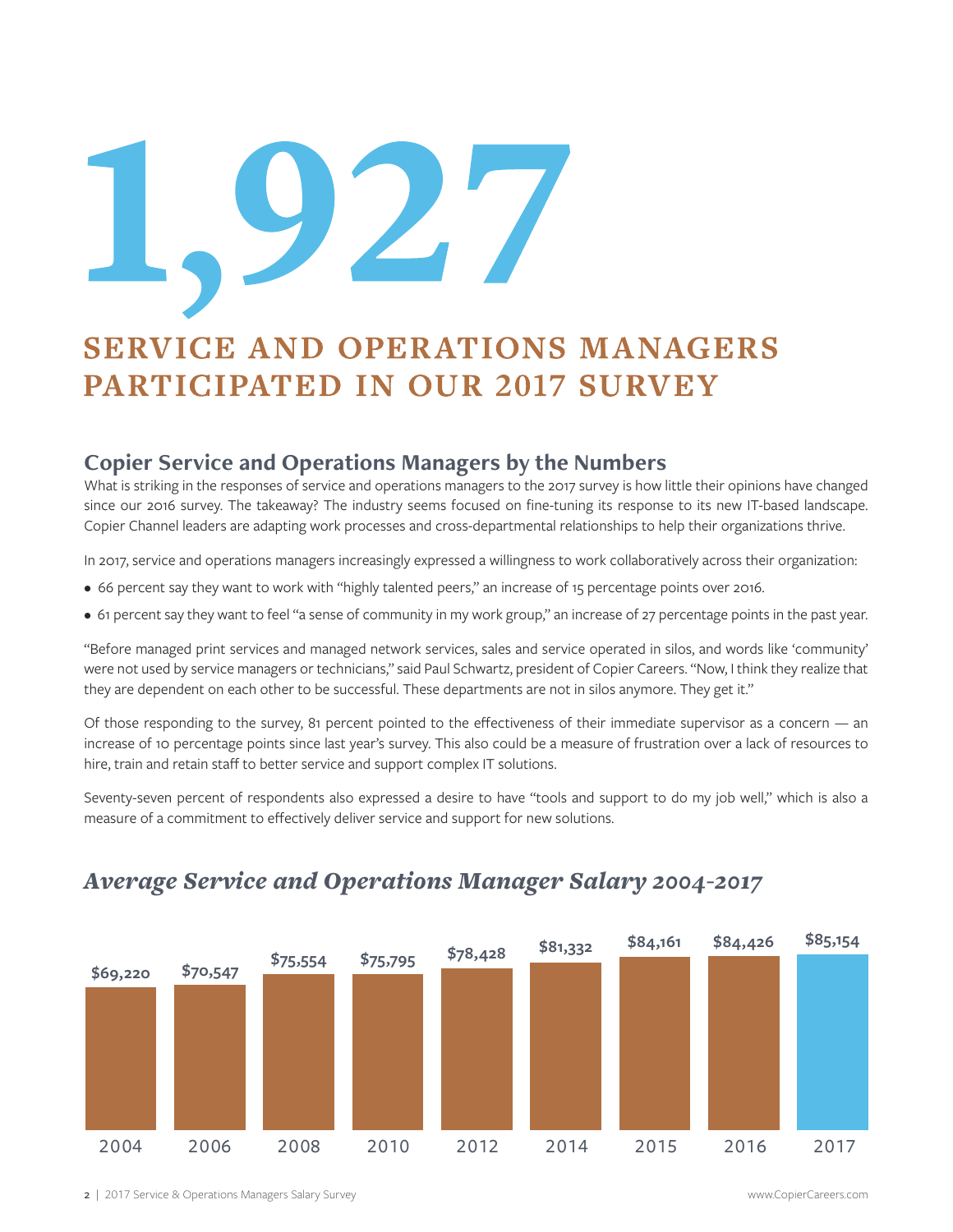#### **AVERAGE ANNUAL COMPENSATION**

|                             | 2004     | 2006     | 2008     | 2010     | 2012     | 2014     | 2015     | 2016     | 2017     |
|-----------------------------|----------|----------|----------|----------|----------|----------|----------|----------|----------|
| All job titles              | \$69,220 | \$70,547 | \$75,554 | \$75,795 | \$78,428 | \$81,332 | \$84,161 | \$84,426 | \$85,154 |
|                             |          |          |          |          |          |          |          |          |          |
| <b>Service Manager</b>      | \$60,099 | \$61,564 | \$67,739 | \$67,008 | \$71,010 | \$74,553 | \$76,267 | \$77,411 | \$78,035 |
| <b>Regional Service Mgr</b> | \$69,367 | \$69,990 | \$74,029 | \$72,107 | \$75,002 | \$77,222 | \$78,612 | \$78,683 | \$78,750 |
| <b>VP of Service</b>        | \$72,813 | \$74,112 | \$79,621 | \$78,765 | \$79,040 | \$81,318 | \$83,025 | \$84,519 | \$85,011 |
| <b>Operations Mgr</b>       | \$71,840 | \$74,169 | \$79,063 | \$82,105 | \$83,887 | \$86,657 | \$90,037 | \$90,037 | \$91,320 |
| <b>General Manager</b>      | \$71,980 | \$72,899 | \$77,318 | \$78,991 | \$83,201 | \$86,908 | \$89,863 | \$91,480 | \$92,654 |

#### **2017 Salary and Benefits**

Of the service and operations managers who responded to the survey, 56 percent said they are satisfied with their compensation. The average annual salary across all job titles for service and operations increased to \$85,154 in 2017, an increase of 0.9 percent in the past year. Non-cash bonuses, for health benefits, a company car, training, etc., increased 6.5 percent to a value of \$28,654.88.

In 2017, the top non-cash benefits were health benefits and a company car/car allowance. Sixty-six percent of service and operations managers also noted they had received further education or training, an increase of 27 percentage points over last year.

Only 46 percent of survey respondents said they are "very satisfied" or "satisfied" with their jobs overall. Twenty-eight percent were "neutral," and 26 percent said they are "dissatisfied" or "very dissatisfied."

Most respondents seem to be looking past pay and benefits to measure satisfaction. More than 95 percent of respondents say they care about "the company's understanding of the importance of IT," want to "understand the company's business strategy," want "to work with leading-edge technology" and are eager "to work with creating innovative IT solutions."

"Ten years ago, a service manager was a guy who knew the nuance of a device and had the mechanical skills to make it work," Schwartz said. "Now they're responsible for making sure that network solutions are implemented, that installs are implemented and everything flows. Everyone's success depends on it, and that's why they're interested in strategy, team building and training."

# *Satisfaction with Compensation Package*



# *Overall Satisfaction*

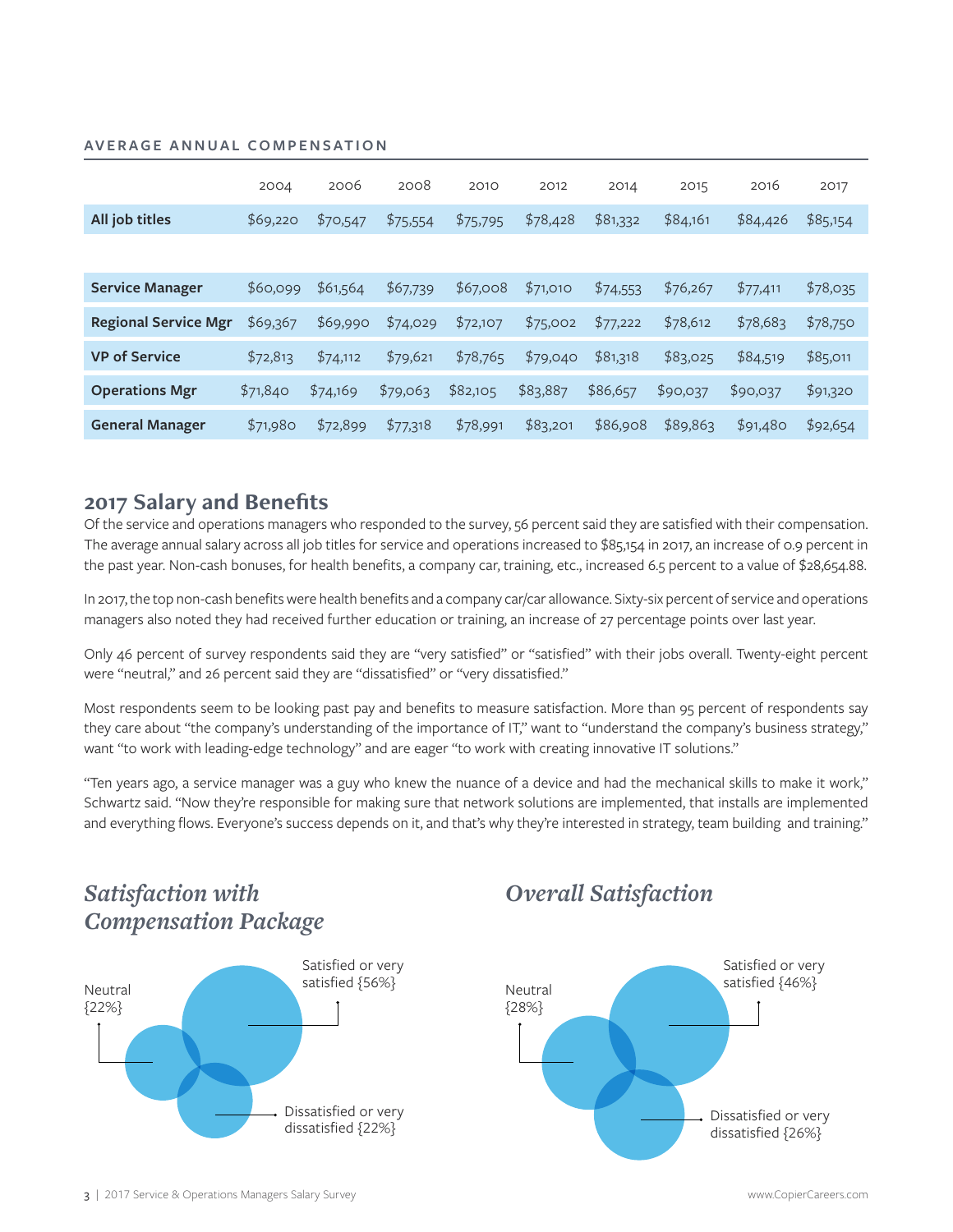# *Which industry segment do you work in?*



### *How many people do you supervise?*



#### **AV E R A G E H O U R S WORKED PER WEEK**

| 2002 | 48 |
|------|----|
| 2004 | 49 |
| 2006 | 50 |
| 2008 | 49 |
| 2010 | 52 |
| 2012 | 52 |
| 2014 | 56 |
| 2016 | 59 |
| 2017 | 60 |

#### **In 2017, service and operations managers worked an average of 60 hours per week, an hour more than they reported last year and 13 hours more on average each week than they reported working in 2002.**

From 2002 to 2017, the educational attainment of service and operations managers also increased. In 2002, 42.1 percent reported having "some college" and fewer than 1 percent held an associate's degree or an MBA.

In 2017, more than 45 percent have some college, 7.2 percent have tech/trade school training and more than 3 percent have an associate's degree or an MBA.

"They need that education, because they are operating in a much more sophisticated environment," Schwartz said. "The industry has just gone *zoom* in the last decade," he said. "There are so many new products. They manage networked solutions, implementation and logistics. It's an entirely different world."

# *Education Level – 2002 Education Level – 2017*



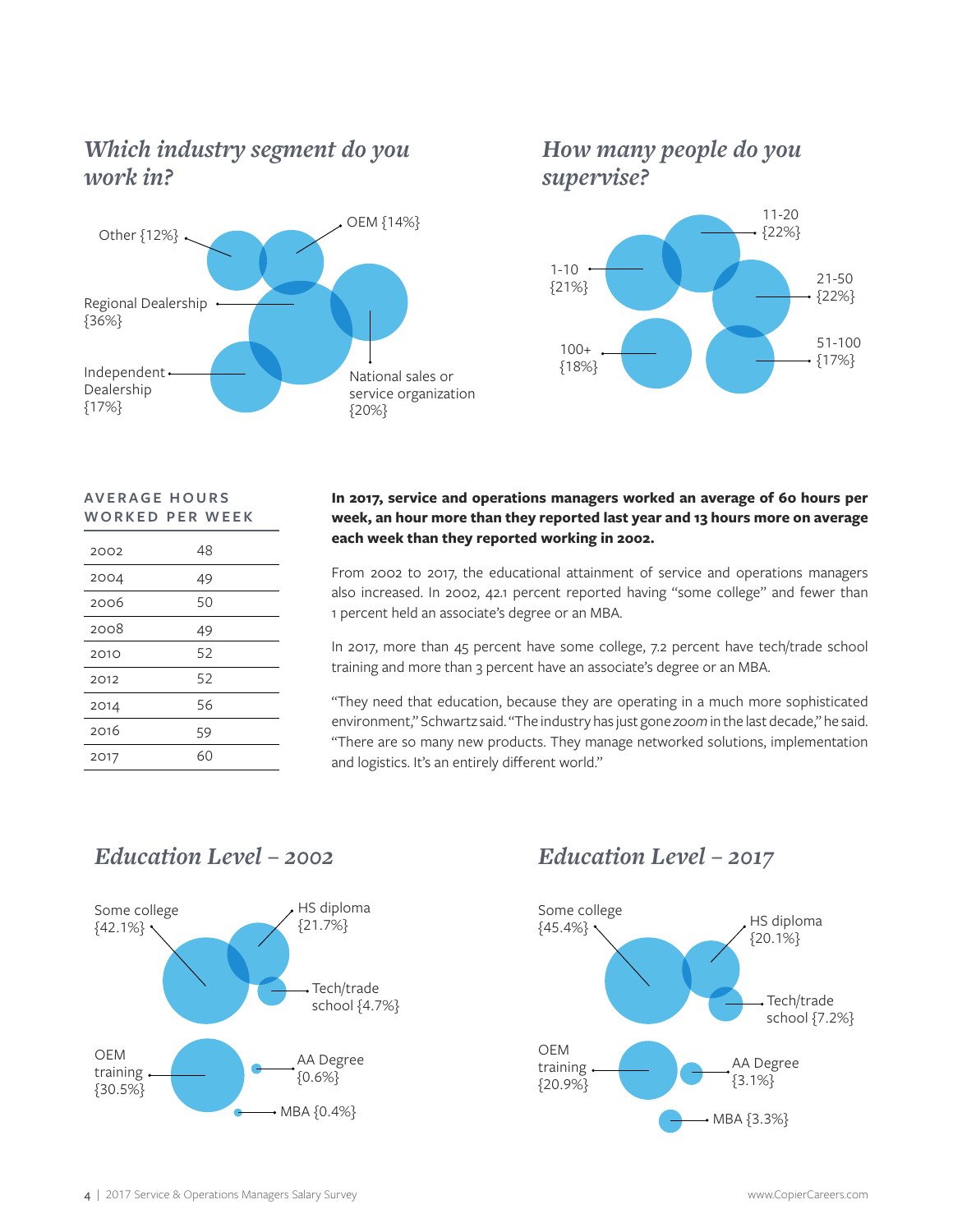*"The industry is on a learning curve about allotting resources, and ownership does not always want to give out a lot of resources."*

#### **TOP NON-CASH/ INDIRECT CASH REWARDS**

1. Health benefits

2. Company car/car allowance

3. Company-paid phone/fax/cable/DSL

4. Certification reimbursement

5. Further education/training

6. Tuition reimbursement

#### **TOP REASONS FOR EARNING BONUSES**

1. Personal performance

2. Company profit sharing

3. Certification/training

4. Project milestone completion

5. Signing bonus

#### **Even as the hours they put in each week have gone up slightly, the number of years that service and operations managers work in the industry has declined significantly, from 23 years in 2002 to 12.9 years in 2017.**

"As IT solutions began to dominate the industry, a generation of longtime service and ops managers began to retire," said Jessica Crowley, business development manager and senior recruiter at Copier Careers. "A new generation of managers, with a wider range of skills and education, were hired to lead the industry's evolution to IT solutions."

The generational shift is also reflected in how long service and operations managers expect to stay in their current jobs. In 2002, survey respondents said they expected to stay in their current job 11 years. In 2017, service and operations managers said they expect to stay in their job only five years. That aligns with [U.S. Bureau of Labor Statistics](https://www.bls.gov/news.release/pdf/tenure.pdf) data that indicate the average American worker now changes jobs every four years.

In the copier industry, some of the willingness to change jobs is driven by the swiftness of change in products, services and technology — and the frustrations it creates for service and operations managers.

"If service and ops managers are hired to implement technology and they haven't been given the ability or authority to actually make the changes, then they will move to another job," Crowley said.

One key issue is having a budget that allows the company to attract and hire qualified staff or to train existing staff 0n new solutions. It's about resources — where to invest and how much to invest in training and staffing.

"The industry is on a learning curve about allotting resources, and ownership does not always want to give out a lot of resources," Schwartz said. He noted there can be a high cost for failing to invest in training.

One survey respondent outlined the repercussions: "Without advancement of technical skill, the person is doomed. They become obsolete, then defensive, unreasonable, unreliable and unmanageable."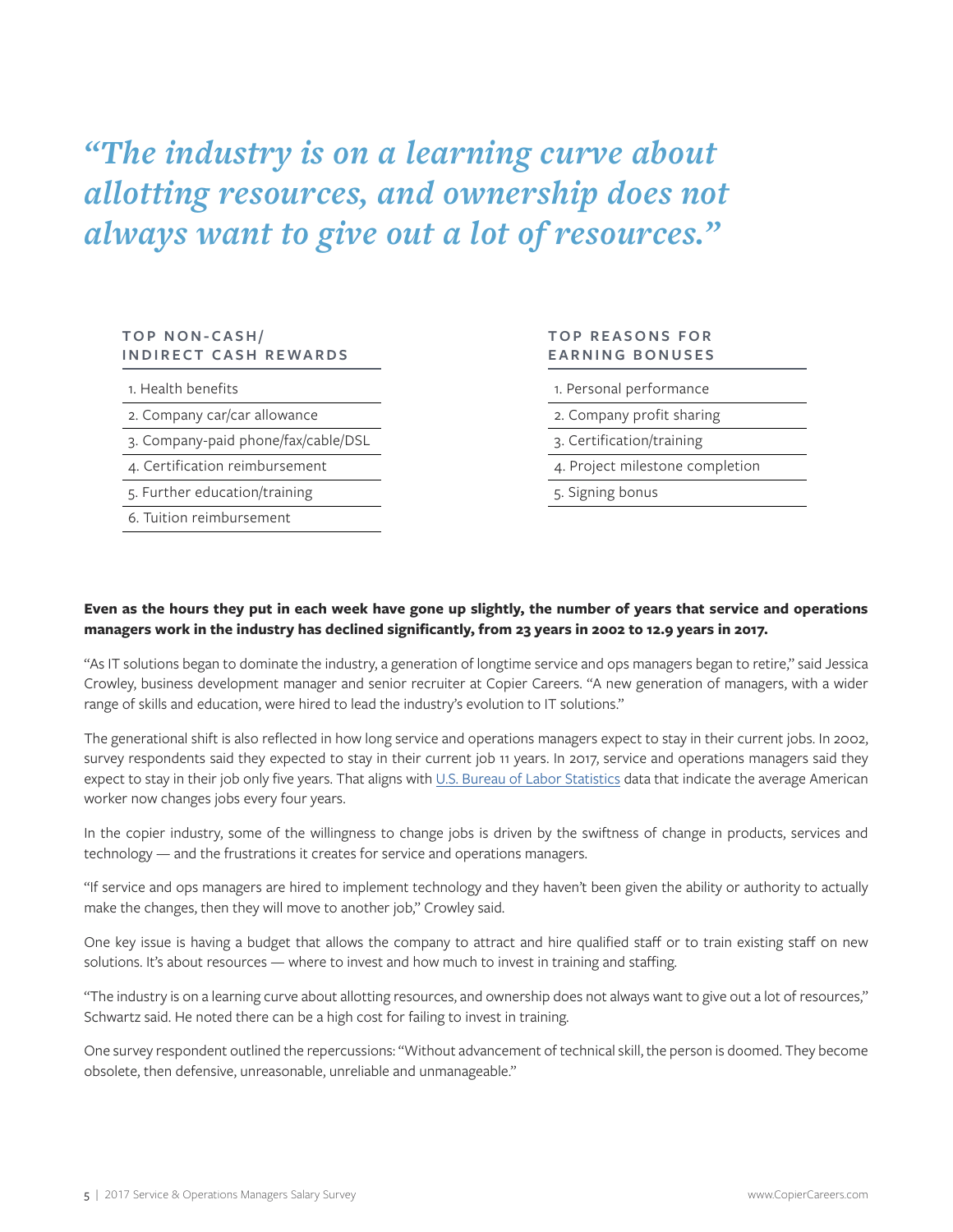# *What matters most to you about your job?*



| OF YEARS IN COPIER<br><b>INDUSTRY</b> |      |  |  |  |  |  |
|---------------------------------------|------|--|--|--|--|--|
| 2002                                  | 23   |  |  |  |  |  |
| 2004                                  | 23   |  |  |  |  |  |
| 2006                                  | 25   |  |  |  |  |  |
| 2008                                  | 23   |  |  |  |  |  |
| 2010                                  | 25   |  |  |  |  |  |
| 2012                                  | 23   |  |  |  |  |  |
| 2014                                  | 19   |  |  |  |  |  |
| 2016                                  | 13   |  |  |  |  |  |
| 2017                                  | 12.9 |  |  |  |  |  |

**AV E R A G E N U M B E R** 

Involvement in company strategy setting and determining goals

#### **What Matters Most? Almost Everything**

When asked to identify seven factors "most important to their job" from a list of 37 variables, nine things were named by more than 90 percent of service and operations managers (table above). This included a juxtaposition of personal and professional needs "base pay" and "the company's understanding of the importance of IT," which were chosen by 100 percent of respondents.

In addition to the choices that were highly rated by more than 90 percent of respondents, there were seven variables that more than 60 percent of respondents rated as important to their job. This included:

- 88 percent want job stability
- 82 percent want to know their job helps achieve company goals
- 81 percent are concerned about the effectiveness of their immediate supervisor
- 78 percent are interested in the prestige/reputation of company
- 77 percent want the tools and support to do their job well
- 66 percent want to work with highly talented peers
- 61 percent say they want to feel a sense of community in their work group

"Our industry is promoting that it can provide everything to our clients," Crowley said. "So, these managers want to be sure they have all the tools they need to do the job. If a company can't provide it, that's when we see people looking for something new."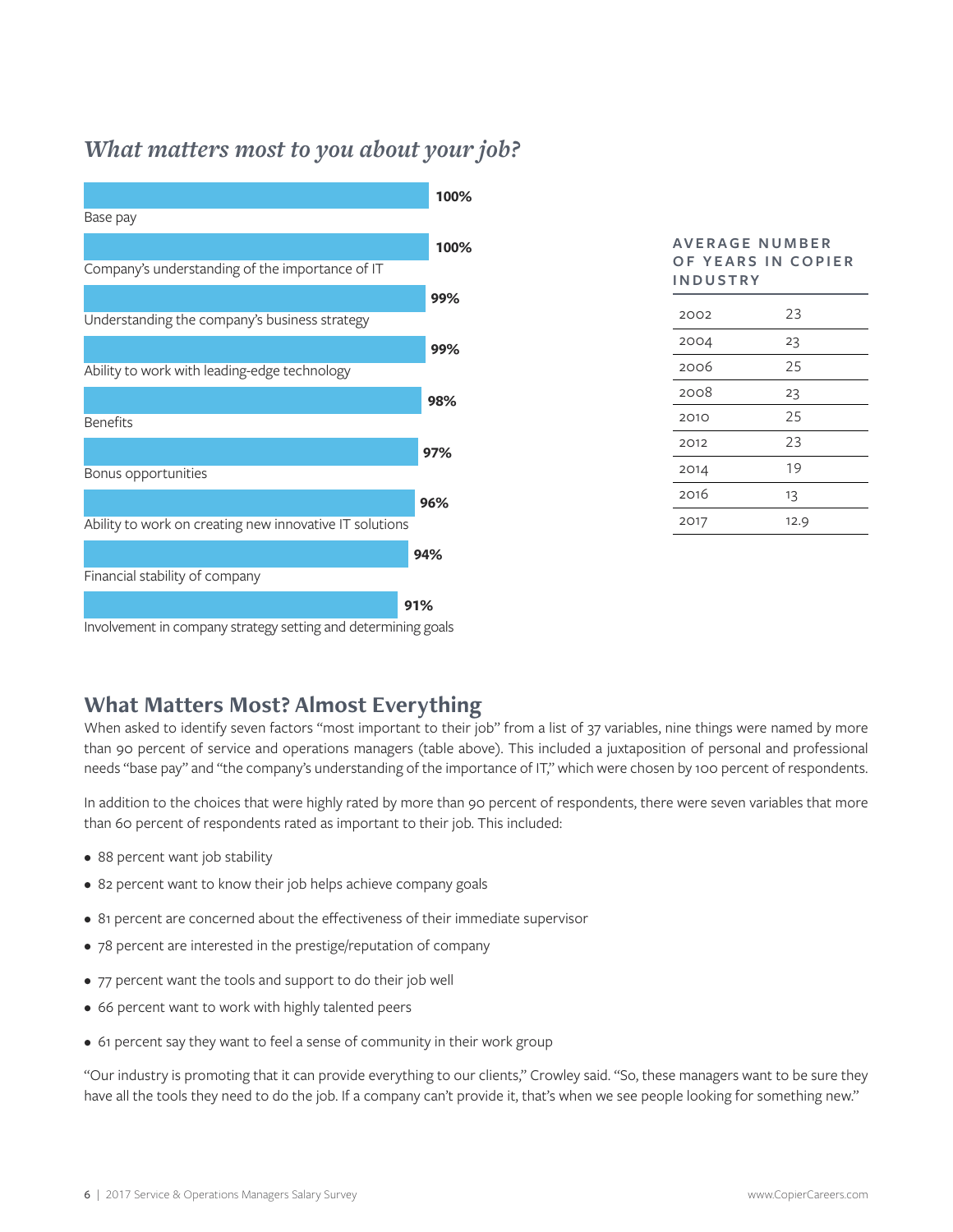

# *Satisfaction with attracting and retaining employees*

#### **Oh, the Irony**

Sometimes the problem sticks out like a sore thumb — in this case a thumb that is swollen, purple and has been aching for years.

In the 2017 survey of service and operations managers, one thing is very clear. Many are dissatisfied with the industry's ability to attract and retain employees.

- 60 percent of service and operation managers say that their organization does a "poor" or "totally unsatisfactory" job of attracting employees
- 50 percent of the managers said their company does a "poor" or "totally unsatisfactory" job of retaining talent
- 4 percent of these managers said their company does an "excellent" job of attracting talent
- 3 percent said their company does an "excellent" job of employee retention

Wait a sec. Aren't these the very people charged with hiring and retaining employees?

"That is the frustrating part of it," Crowley said. "We see a lot of companies trying to get techs certified on all of these networking software solutions, but they are paying them as field techs, not at the scale of what the industry has become — IT and networkfocused. A lot of times the service and ops managers have their hands tied, because they don't have the budget to attract and retain talent."

It's a problem that is not only ironic but ongoing.

"It's been this way forever," said Schwartz, whose company has been recruiting in the copier industry for nearly 30 years. "This has always been the result in this survey. These are the people who can affect the change, and they're responsible for it. But year after year, they report back that it's not possible to change. So, the frustration continues."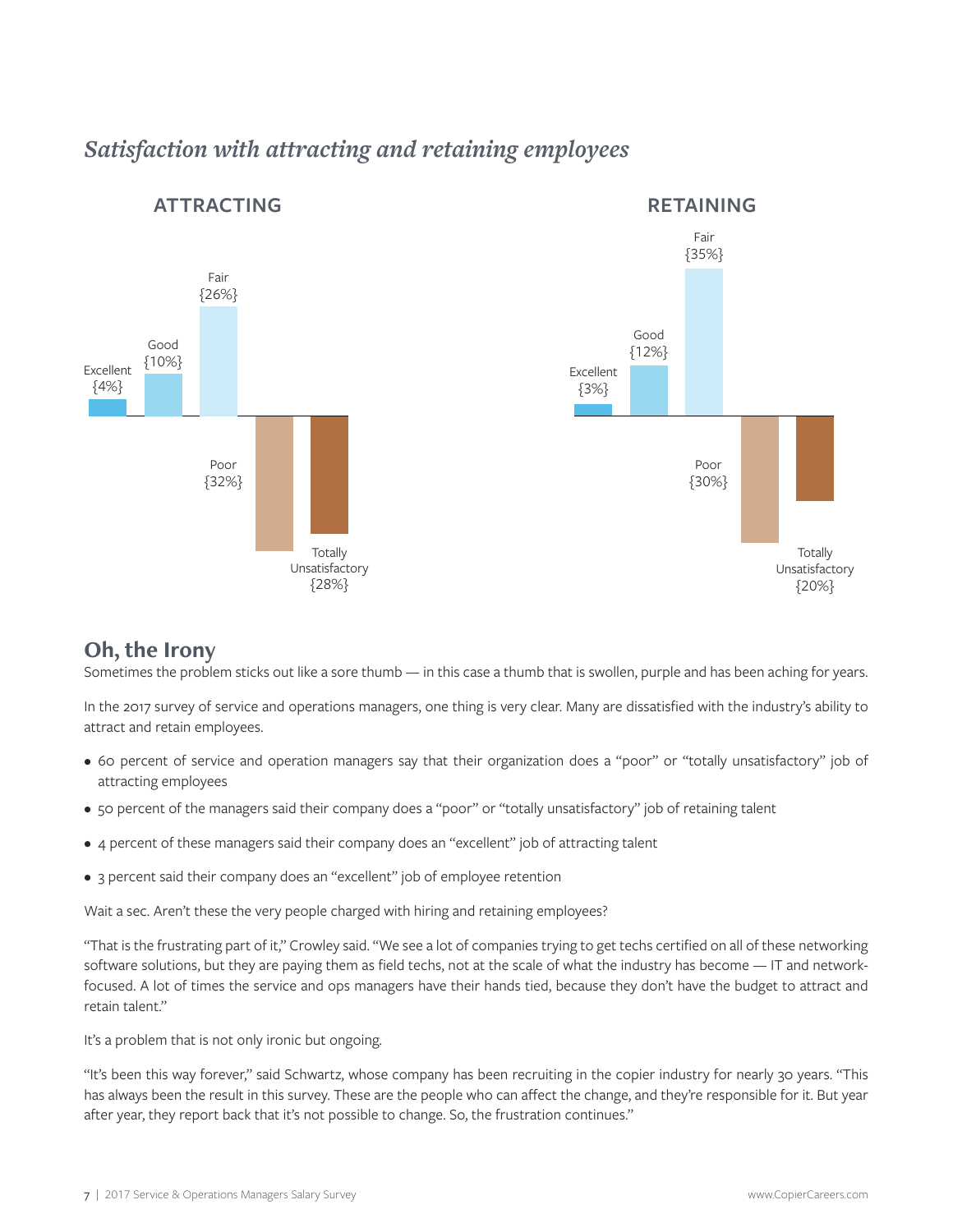



### *Why are you looking for a new job?*



**The vast majority of service and operations managers (98%) say they're either "actively" or "somewhat" looking for a new job.** Of those answering this year's survey, 99 percent say they want "higher compensation" or they see "job opportunities that are too good to pass up."

Three variables are driving service and operations managers to consider new opportunities, said Crowley, the business development manager and senior recruiter at Copier Careers. "The effectiveness of immediate supervision is something that comes up, then having the budget to hire and train their team, and they all want to work in leading technology."

Without those key components job satisfaction declines and service and operations managers begin to look elsewhere.

"The market is very competitive," Crowley said. "If dealers don't offer every type of solution, the sales reps can't sell. When you sell a lot of solutions, the service team has to know how to implement the product; otherwise they're going to fail miserably."

"That is why sales and service have found they have a lot more in common than in the old days — a decade ago," she said. "Their success is tied to each other's performance, so they are working together for a common goal now."

"People are more willing to change," Crowley said. "It's the new normal."

In 2017, the 15th year of the survey, one notable change is the number of women holding service and operations manager positions. Sixteen percent of respondents identified themselves as female leaders who work in the role, compared with 4 percent who said they held that role in 2002.